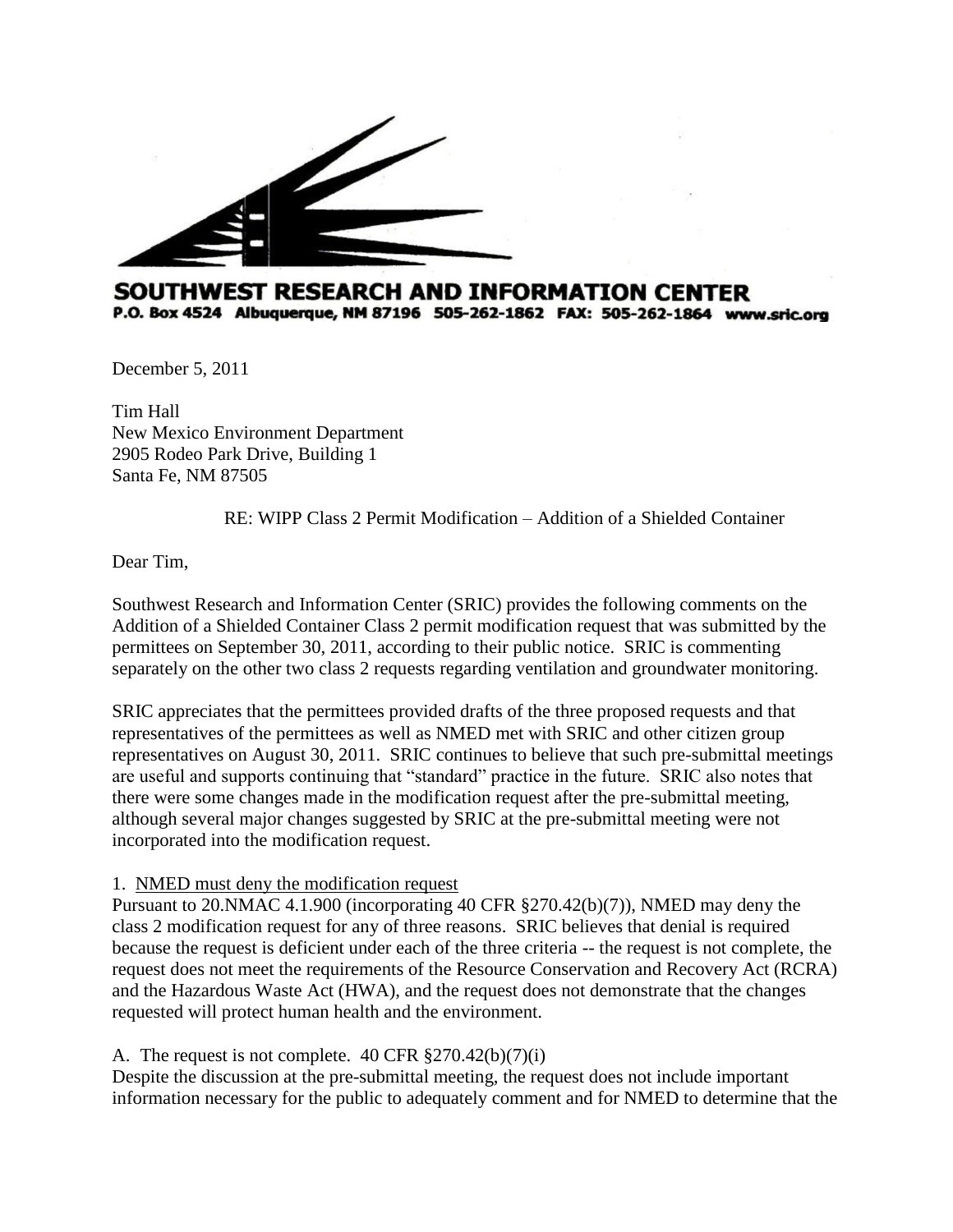modification would protect public health and the environment and comply with other provisions of RCRA and the HWA. For example, the modification request does not provide any limits to the amount of remote-handled (RH) waste in shielded containers that can be stored in the Parking Area Unit (PAU) or in the contact-handled (CH) Bay of the Waste Handling Building (WHB). The Permit allows no RH waste in the CH Bay Storage Area, in the CH Bay Surge Storage Area, and in the Derived Waste Storage Area. Permit Part 3.1.1.2 and Table 3.1.1.

The purpose of shielded containers request is to allow RH waste to be handled in the precisely those CH areas in which RH waste is currently prohibited. Yet the request includes no changes regarding Table 3.1.1. For example, without changes to Table 3.1.1, as was discussed at the presubmittal meeting, the entire CH Bay Storage Area could be filled only with RH waste in shielded containers. Similarly, the request also includes no changes regarding Table 3.1.2, so the entire PAU could be filled with RH waste in shielded containers. The request does not discuss those possibilities and is incomplete.

The request does not include the amounts of RH waste that would be managed at WIPP in shielded containers, nor the amount of RH waste that would be managed at WIPP in canisters. Thus, the public and NMED cannot determine, among other things, the types and amounts of RH waste that would be managed in the CH Bay Storage Area, in the CH Bay Surge Storage Area, and in the Derived Waste Storage Area. The public and NMED cannot determine how much RH waste in shielded containers would be emplaced in the Underground Hazardous Waste Disposal Units (HWDUs) and how much RH waste in canisters would be in Panels 6, 7, and 8. Therefore, the request is incomplete.

The public and NMED cannot determine how much capacity would be available for CH waste in the Underground HWDUs if shielded containers were emplaced. The request Figure 3 shows some shielded containers being "randomly placed." However, the request does not describe how "random emplacement" would be accomplished or how it makes the most efficient use of Underground HWDU capacity. Nor is Figure 3 proposed for inclusion in the Permit. Apparently, some CH waste emplacement space will be displaced for RH waste in shielded containers. Whether there is adequate space for remaining CH waste in the WIPP Inventory or whether the permitted capacity for CH waste should be reduced are matters that must be discussed in the request. Therefore, the request is incomplete.

An unstated major purpose of the modification request is to address the permittees' management (or mismanagement) of WIPP over the past 13 years in such a way that there is not enough available capacity in the Underground HWDUs for some of the RH waste in the WIPP Inventory. In Panels 1-5, there are 462 RH canisters emplaced, with a volume of 411.18 cubic meters (462 x 0.89). Panels 6, 7, and 8 have a total capacity of 2,060 canisters (600+730+730), or 1,834 cubic meters, according to Table 4.1.1. Since the permittees have stated that they intend to request a permit modification for panels 9 and 10 to be the same size as panels 1-8, the presumed RH capacity of those two panels would be 1,460 canisters or 1,300 cubic meters. Thus, the total available capacity for RH waste is 3,545.18 cubic meters (411.18+1,834+1,300). That is approximately half of the RH waste legal capacity of 7,079 cubic meters and less than the amount of RH waste described in the 2011 WIPP Inventory (DOE/TRU-11-3425). That this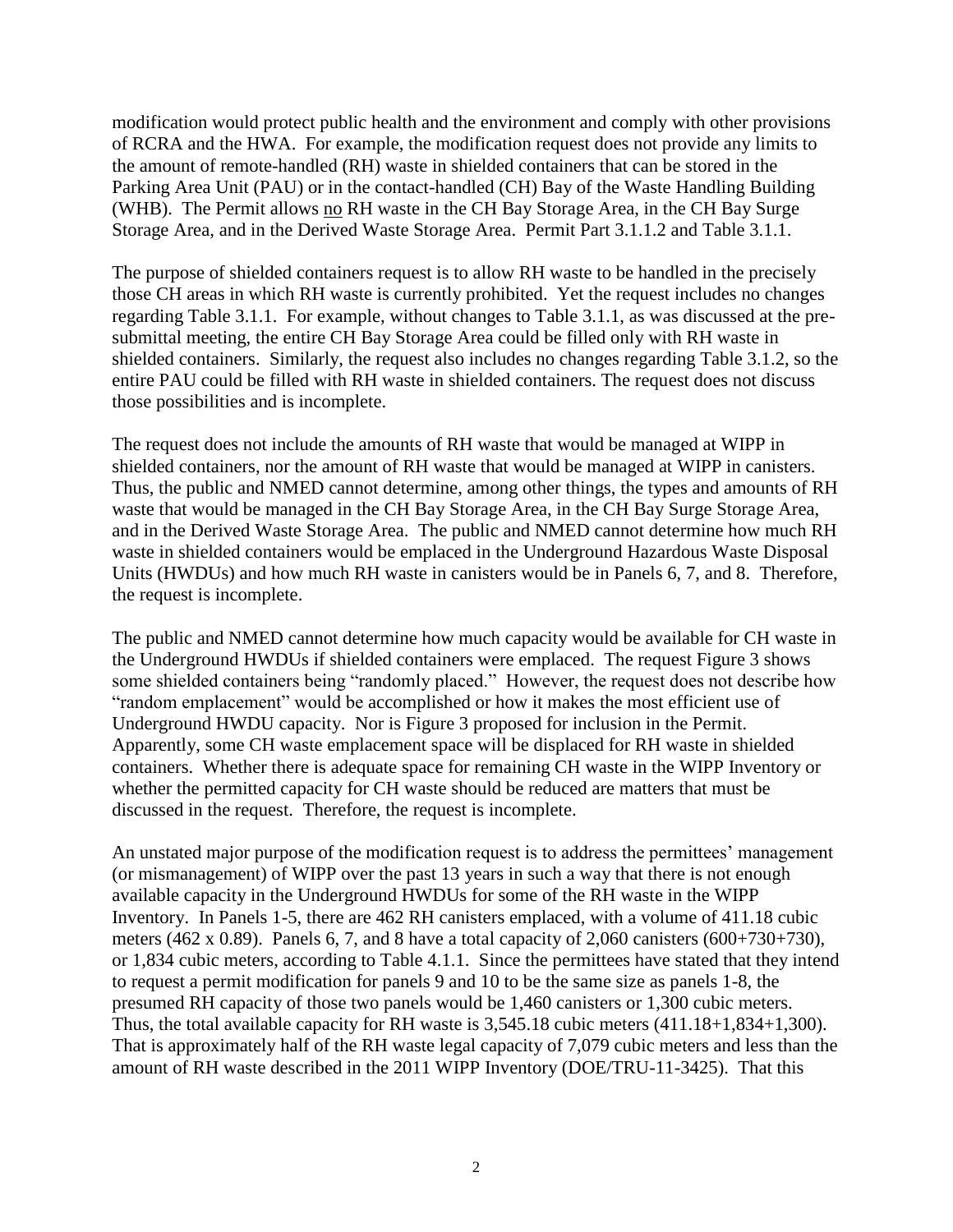major purpose and the above data is not even mentioned in the request clearly shows that the request is grossly incomplete.

Page 2 of the request states:

"RH TRU mixed waste emplaced at the WIPP facility in shielded containers will remain designated as RH TRU mixed waste in the WIPP Waste Information System (**WWIS**). The emplaced volume will be counted against the RH repository limit of 7,080 cubic meters (**m3**) and RH TRU mixed waste volume limits specified in the Permit."

Proposed revised Permit Section A1-1b(2) states that "Each 30-gallon inner container has a gross internal volume of 4.0 ft3 (0.11 m3)." Since each shipment could contain a 3-pack of shielded containers, each shipment could have 0.33 cubic meters. Each RH canister holds 0.89 cubic meters. Thus, 100 cubic meters of RH waste in canisters is handled in 113 containers and shipments, whereas 100 cubic meters of RH waste in shielded containers is handled in 304 3 packs and shipments. Therefore, use of shielded containers would substantially increase the number of packages containing RH waste being handled at WIPP, and substantially increase the number of containers arriving at the site and being stored in the PAU, WHB, and Underground HWDUs. However, those matters are not discussed in the request, and the request is inadequate and incomplete.

The request includes a new section in Attachment A1, A1-1d(4) Handling Waste in Shielded Containers, which states:

"If a primary waste container is not in good condition, the Permittees will overpack the container, repair/patch the container in accordance with 49 CFR §173 and §178 (e.g., 49 CFR §173.28), or return the container to the generator."

At the pre-submittal meeting there was discussion regarding how overpacking would be done. One option mentioned was taking the shielded container to the RH Waste Bay for overpacking. In its November 18, 2011 comments on the class 2 requests, the permittees state (#5, page 2):

"A question was raised by a stakeholder regarding the overpacking of shielded containers should the container integrity be such that overpacking is necessary upon arrival at the WIPP facility. Shielded containers which require overpacking will be managed as any other CH TRU waste requiring overpacking. Overpacking of Shielded Containers is addressed in Permit Attachment A, Section A1-1d(4), Handling RH TRU Mixed Waste in Shielded Containers."

An additional comment in the November 18, 2011 submittal, regarding Attachment A1, Section A1-1c(1), would add:

"Shielded containers are not stored in the RH Complex of the WHB. Shielded containers will be stored in the CH Bay of the WHB Unit."

The Permit Section 3.1.1.9 also states:

The Permittees shall store RH TRU mixed waste in casks, canisters, or drums in the RH Complex as described in Permit Attachment A1, Section A1-1c(1).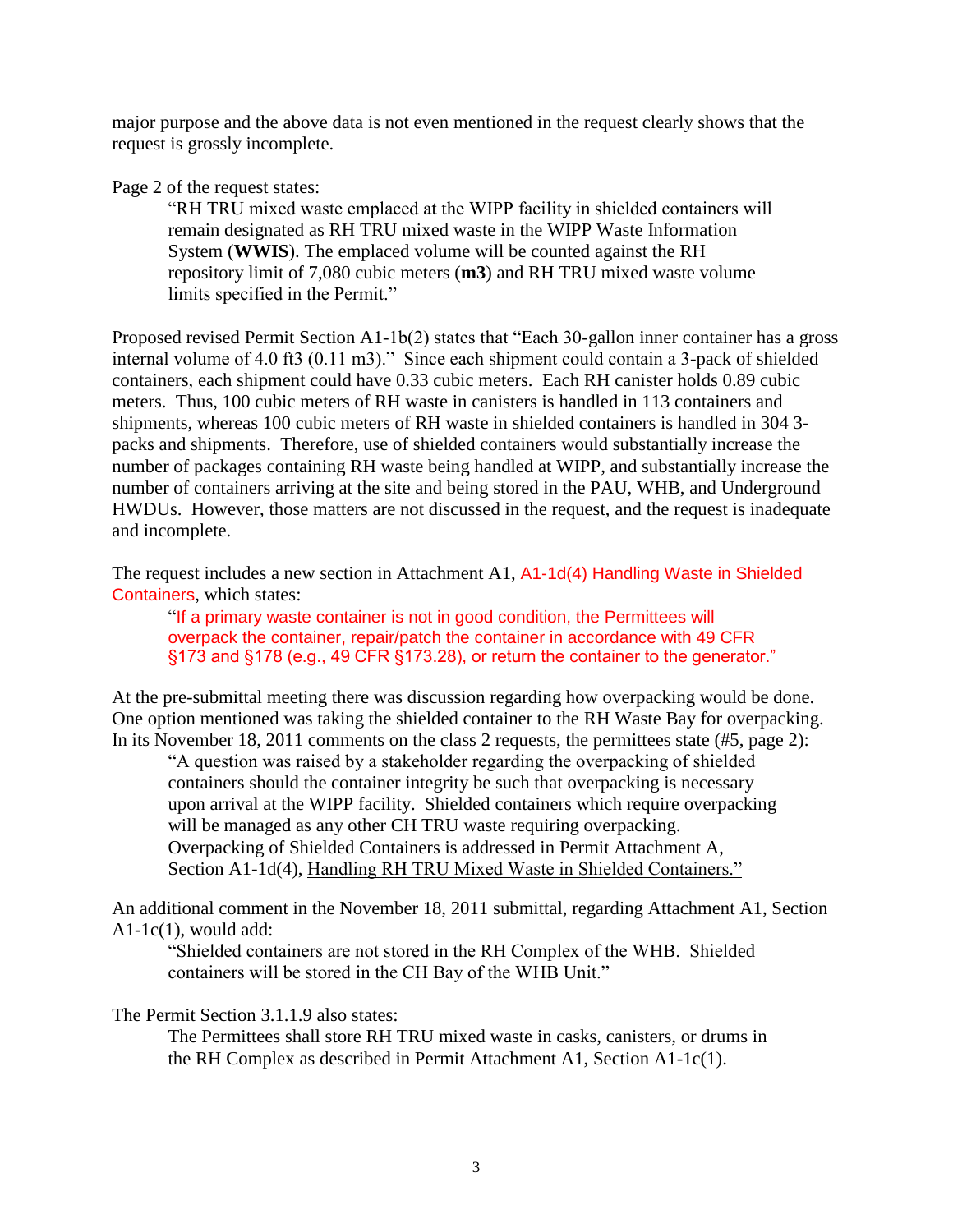The language in the additional comment and Permit Section 3.1.1.9 do not include shielded containers, thereby precluding the possibility of overpacking shielded containers in the RH Bay.

Permit Attachment A2-2(b), Page A2-12 of 46, lines 30-31 provides: If a waste container is damaged during the Disposal Phase, it will be immediately overpacked or repaired.

Thus, the request states that overpacking could be done, but does not describe how overpacking would be done upon arrival at WIPP or if damaged in an Underground HWDU and what overpack container would be used. While Part 3 of the Permit provides that some containers may be used to overpack "CH TRU mixed waste," there is <u>no</u> container specifically allowed for use to overpack shielded containers with RH waste. Thus, the request includes an overpacking provision that is erroneous and cannot be accomplished. Here again, the request is incomplete and inadequate.

Thus, regarding several different essential matters, the request is incomplete and denial of the request is appropriate.

B. The request does not meet the requirements of the HWA and RCRA. 40 CFR  $§270.42(b)(7)(ii)$ 

The request includes numerous changes to the Permit in how RH waste is packaged (using the shielded container), stored in the PAU, opened in the CH Bay of the WHB, examined for contamination and damaged containers, placed on the facility pallet, and emplaced underground. As already noted above, aspects of handling of shielded containers are not completely and adequately described in the request, as required by the HWA and RCRA.

20.NMAC 4.1.900 (incorporating 40 CFR §270.42(b)(1)(iii)) requires that the request explain why the modification is needed. The request fails to discuss, let alone adequately explain, that a major need is to expand the available disposal capacity for RH waste in the Underground HWDUs (see discussion on pages 2-3 above). It is clearly a violation of the HWA and RCRA to not explain the need, and the request should be denied.

Moreover, the request includes a clearly erroneous statement about the Permit. Page 2 of the request states:

"Quantities of RH TRU waste that arrives in canisters is currently counted based on the volume of inner containers."

On the contrary, as NMED pointed out in its November 9, 2011 letter to the permittees regarding the Revised November 2, 2011 Permit, each canister is counted as 0.89 cubic meters. Thus, the request is not accurate, as required by RCRA and the HWA.

As a related matter, SRIC also would object to the volume of waste in shielded containers being counted based on the volume of the inner container, rather than on the volume of the shielded container itself. Here again, the request is incomplete, because the gross internal volume of the shielded container is not specified.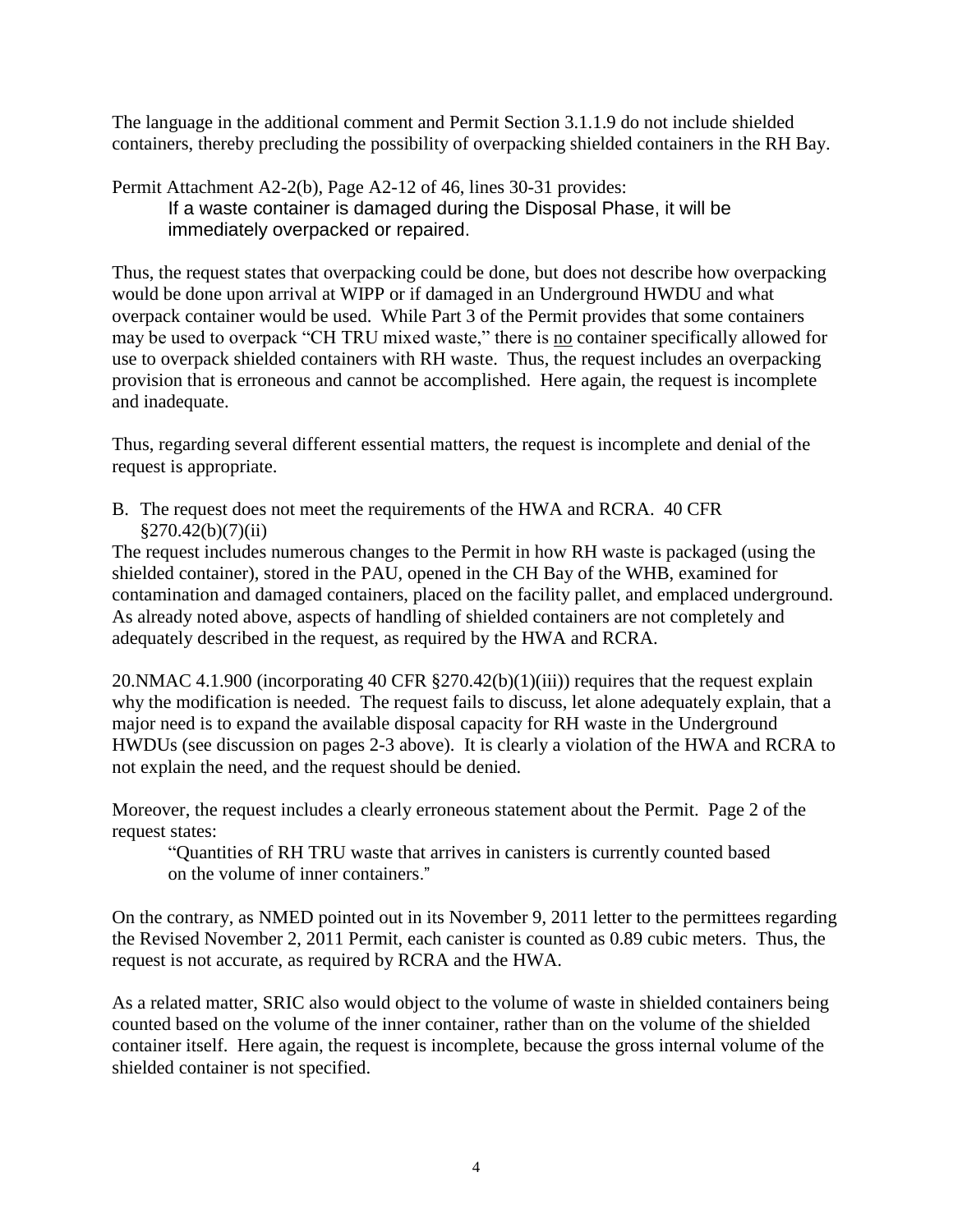As will be further discussed in #2 below, the request also does not meet the requirements for a class 2 modification request. Consequently, the request does not meet the requirements of RCRA and the HWA.

Thus, the request does not meet the requirements of RCRA and the HWA and denial of the request is appropriate.

C. The request does not demonstrate that use of shielded containers will protect public health and the environment. 40 CFR §270.42(b)(7)(iii); §74-4-4 NMSA.

The modification request does not discuss the characteristics of RH waste, including that it can have a surface dose rate of up to 1,000 Rem per hour and is highly dangerous to workers and the public. Because of the difficulties of safely permitting RH waste at WIPP, RH waste was not allowed until a Class 3 modification was approved on October 16, 2006, effective November 16, 2006.

As discussed on page 3 above, the use of shielded containers substantially increases the number of packages containing RH waste being handled at WIPP, substantially increases the number of containers arriving at the site and being stored in the PAU, WHB, and Underground HWDUs. In addition to significantly increasing the operations at the site, those increases pose dangers to public health and the environment that are not discussed in the request. The request does not demonstrate that such an increase in the number of packages with RH waste would not endanger public health and the environment. On the contrary, increasing the number of RH waste packages could endanger public health and the environment by requiring additional handling of RH waste, thereby increasing exposures and the likelihood of accidents and releases.

Further, SRIC believes that overpacking of a damaged or leaking shielded container must be required to protect workers and public health and the environment. That there is no overpack container available for shielded containers means that those containers should not be allowed at WIPP. Even a provision requiring that a damaged shielded container be returned to the generator may not be adequate because such return shipment might not be possible if the container is significantly damaged or leaking.

Because the request does not demonstrate that use of shielded containers will protect public health and the environment, denial of the request is appropriate.

## 2. If NMED does not deny the request, it must process the request as a class 3 permit modification under 40 CFR §270.42(c).

Pursuant to 20. NMAC 4.1.900 (incorporating 40 CFR  $\S 270.42(b)(6)(i)(C)$ ), NMED may determine that the modification request must follow the procedures for a class 3 modification because there is substantial public concern about the proposed modification or the complex nature requires the more extensive procedures of class 3. Both requirements are met regarding shielded containers. There is substantial public interest in shielded containers, and there is very substantial public interest in WIPP and RH waste, as has been demonstrated over the past 15 years with the WIPP permitting process in which hundreds of people have participated as well as several organizations, in addition to SRIC, that represent hundreds of other people.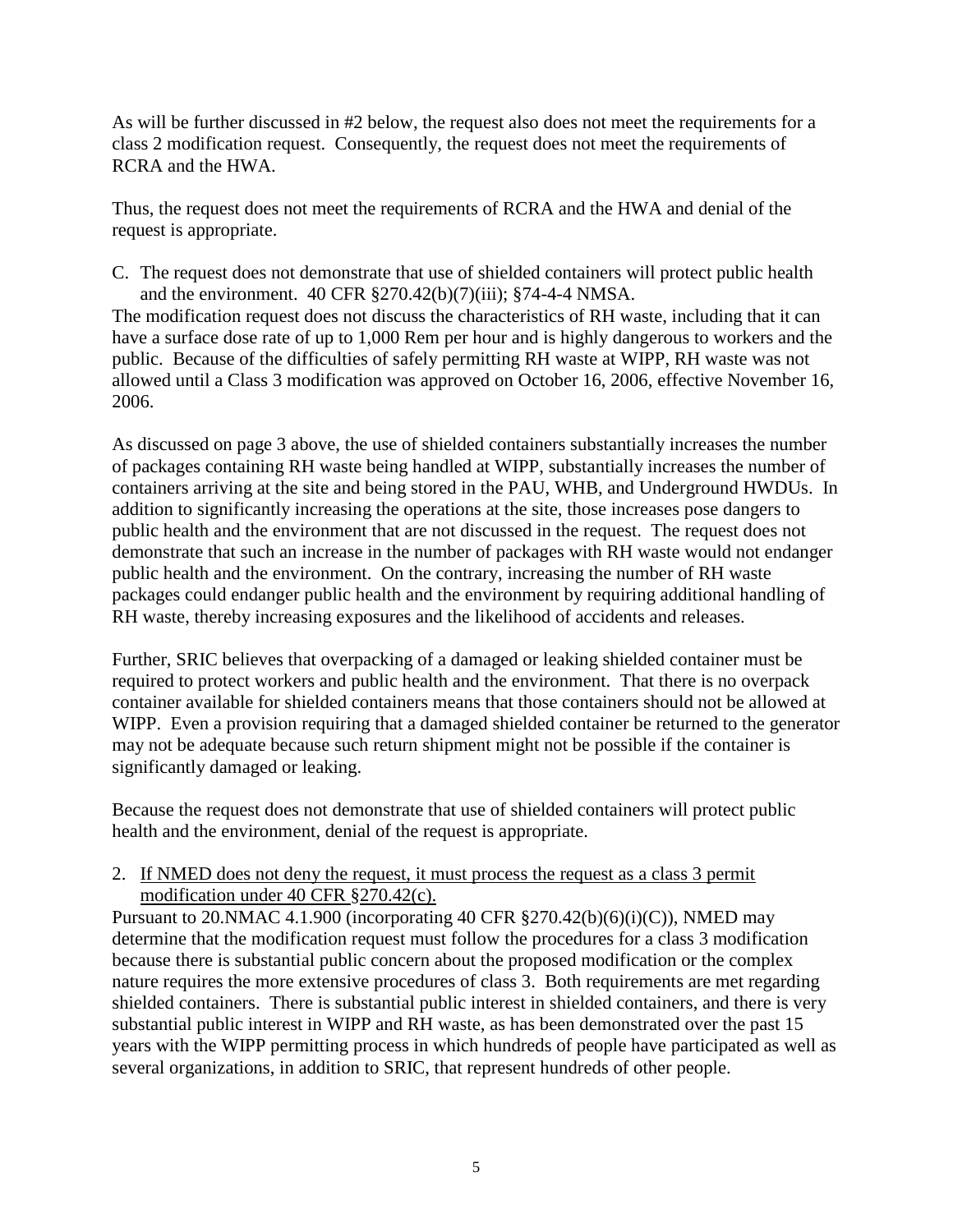The complex nature of using shielded containers also has been demonstrated by the above comments regarding matters that are not completely included in the request. Handling RH waste at WIPP is demonstrably complex and was subject to class 3 modification procedures in 2005 and 2006. Shielded containers would continue the complexity of the existing RH operations and add new procedures. Thus, shielded containers would multiply the complexity of managing RH waste at WIPP.

Moreover, on October 24, 2011, NMED Secretary David Martin made a determination that the Los Alamos National Laboratory (LANL) class 2 permit modification request for TA-63 Transuranic Waste Facility would be processed as a class 3 modification because of a "long history of substantial public concern regarding the management of hazardous waste at LANL." (Page 2). The NMED Secretary also determined that the modification "would require complex changes to the facility and its operations." (Page 2). There is an even longer history of substantial public concern regarding the management of hazardous waste at WIPP, dating back at least 20 years. That public concern has been manifested repeatedly in the original permitting process, including the public hearing that lasted 19 days in 1999; and in public involvement in numerous permit modification requests over the past 13 years, including the request that allowed RH waste to be managed at WIPP. As already discussed, the use of shielded containers would require complex changes to many aspects of RH management at WIPP.

Moreover, other regulations require shielded containers to be a class 3 modification. 40 CFR §270.42, Appendix I.F.1.a requires that a modification "resulting in greater than 25% increase in the facility's container storage capacity…" is a class 3 modification. Also noted above, there are no limits on the amount of RH waste that could be stored in shielded containers in the Parking Area Unit and CH Waste Bay, so the amount of RH waste allowed in those areas is certainly more than a 25% increase and the amount of RH waste in the WHB can increase by more than 25%.

40 CFR 270.42, Appendix I F.3.a requires that modifications "That require additional or different management practices than those authorized in the permit" are class 3. The purpose of shielded containers is to require additional and different management practices for RH waste than those in the Permit. Here again, shielded containers require a class 3 modification.

Thus, based on the HWA and RCRA regulations and because of current NMED practices, shielded containers must be processed as a class 3 modification, if the modification request is not denied.

- 3. The request includes other inadequacies.
- A. The request on page 2 states:

"No waste assemblies will be placed on top of a 3-pack assembly of shielded containers because the narrower cross section of the 3-pack assembly of shielded containers may make the stack unstable."

However, the Permit Section A2-1, Page A2-2 of 46, lines 7-8 provides: The CH TRU mixed waste containers may be stacked up to three high across the width of the room.